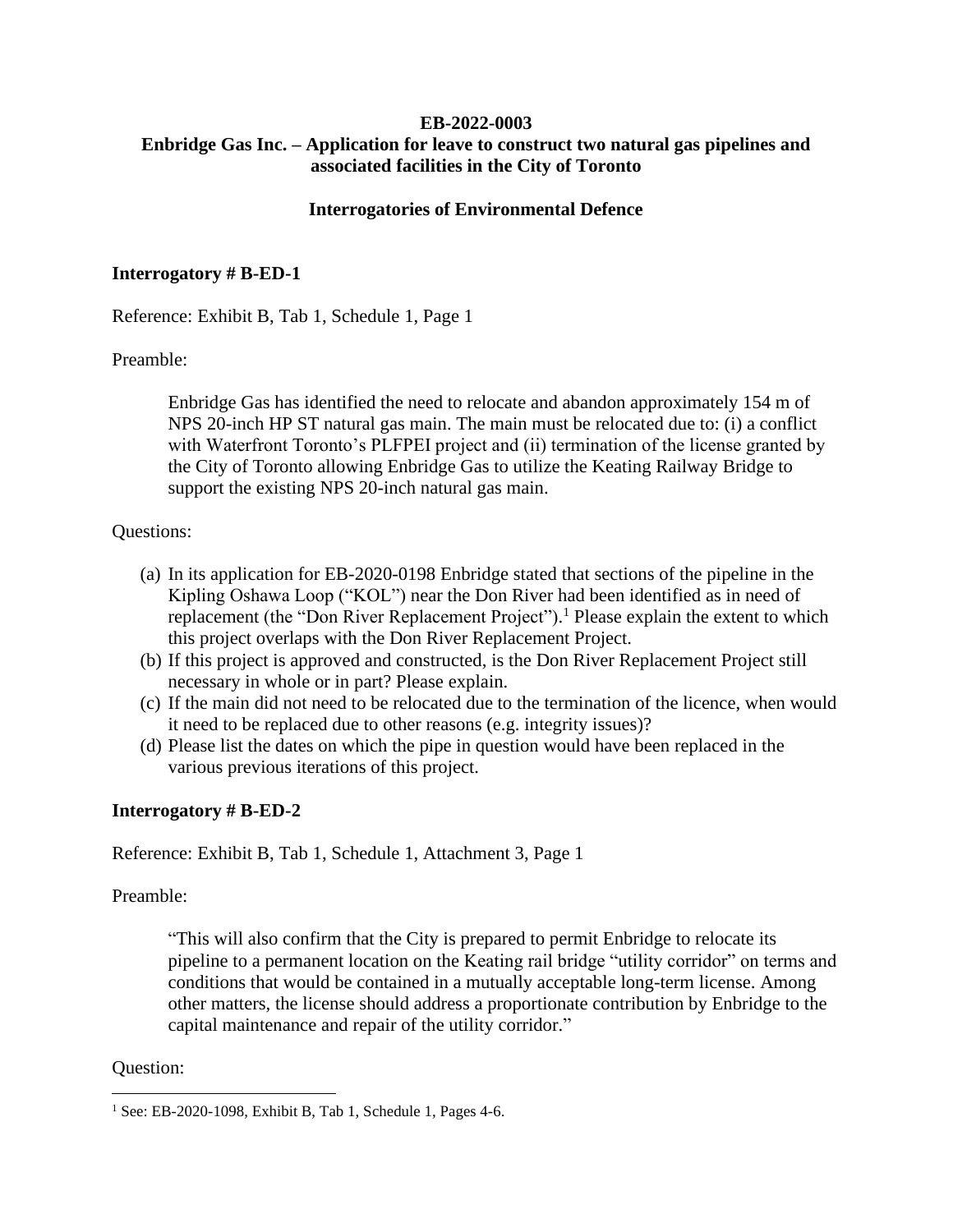(a) Please provide complete details on the "proportionate contribution by Enbridge to the capital maintenance and repair of the utility corridor" that will be provided. If none will be provided, please confirm that was requested.

# **Interrogatory # D-ED-3**

Reference: Exhibit D, Tab 1, Schedule 1, Page 1

## Questions:

- (a) Approximately when will replacement costs for the proposed pipelines be fully depreciated? Please make and state all assumptions and caveats as necessary.
- (b) How much of the cost of the pipeline replacement will likely remain undepreciated by (i) 2040 and (ii) 2050? Please make and state all assumptions and caveats as necessary.

## **Interrogatory # D-ED-4**

Reference: Exhibit D, Tab 1, Schedule 1, Attachment 2, Page 16

Preamble:

Following installation and energization of the temporary above ground by-pass, Enbridge will deenergize and abandon in place the applicable portions of the existing NPS 20 gas main. The abandoned pipe will subsequently be removed and disposed of by Waterfront Toronto as part of the Project.

#### Questions:

- (a) Please confirm that Waterfront Toronto is only responsible for removing and disposing the abandoned pipe on the existing Keating Railway Bridge.
- (b) Please confirm that Enbridge is responsible for removing and disposing of the abandoned pipe on the Temporary Bypass (i.e., on the decking to be built on the south side of Lake Shore Blvd). If not, please clarify which party is responsible for this work.

#### **Interrogatory # D-ED-5**

Reference: Exhibit D, Tab 1, Schedule 1, Attachment 2, Page 22

Preamble:

…existing gas mains and services are to be abandoned in place and any subsequent removal and disposal of such abandoned gas mains and services shall be at the sole cost and expense of Waterfront Toronto and prior to such removal Waterfront Toronto shall first confirm the status of such abandonment by contacting Enbridge; […]